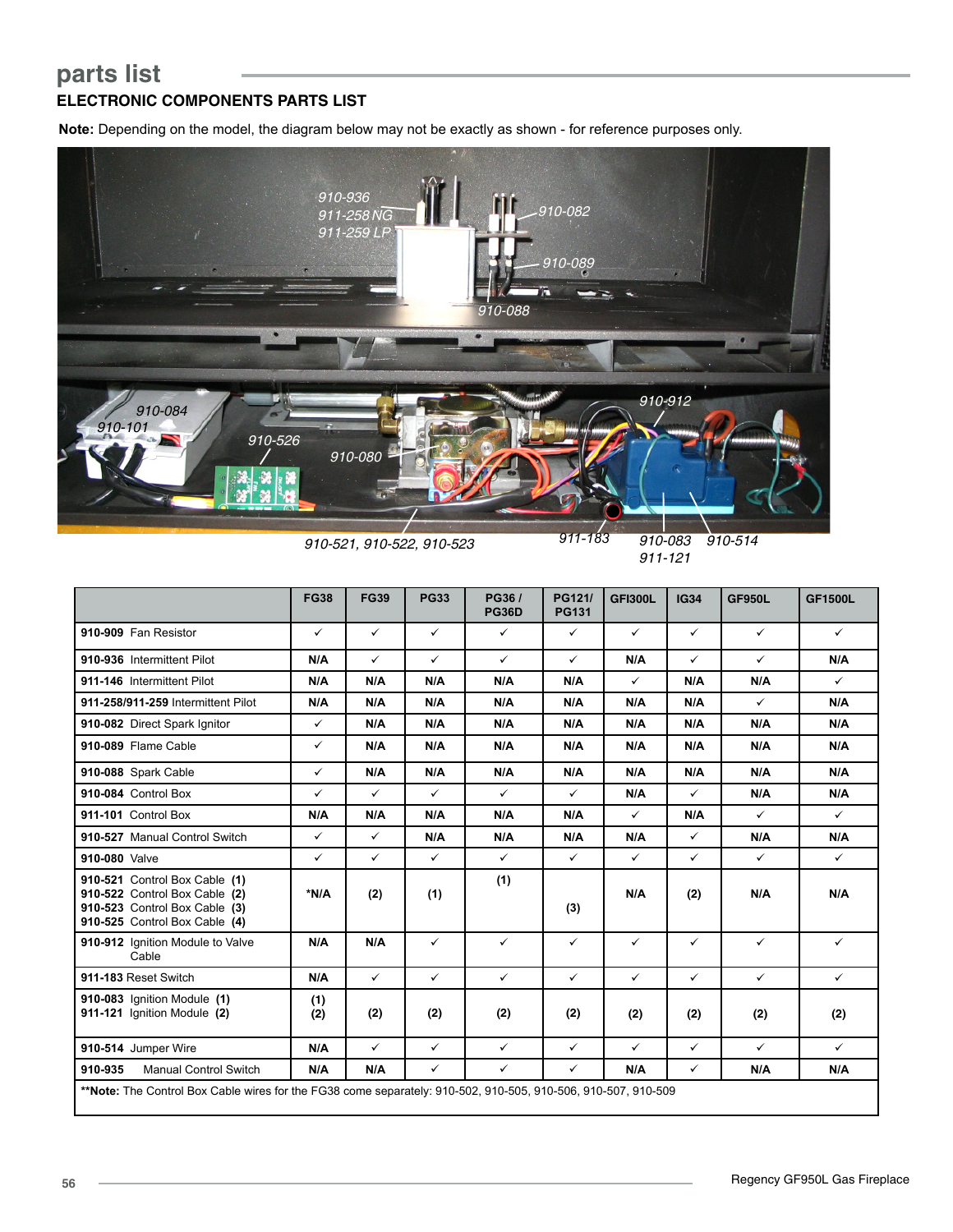## **MAIN ASSEMBLY**

| 5   | W840470   | <b>Pilot Assembly Gasket</b>                   |  |
|-----|-----------|------------------------------------------------|--|
| 6   | 911-101   | Control Box ECS III                            |  |
| 7   | 911-112   | Pressure Switch MPL-9370-0.20-DEACT            |  |
| 8   | 911-121   | Module SIT 230V (DV) 0.579.204                 |  |
| 9   | 466-014   | Glass Door Frame Only                          |  |
| 10  | 940-373/P | Replacement Glass C/W Gasket                   |  |
| 11  | 636-015   | Log Tray Rear GF900                            |  |
| 12  | 466-044   | <b>Front Deflector</b>                         |  |
| 13  | 468-020F  | Nailing Strip - Sides                          |  |
| 14  | 468-019   | Nailing Strip - Top                            |  |
| 15  | 466-060   | Inner Panel Left Enamel Black                  |  |
| 16  | 466-061   | Inner Panel Right Enamel Black                 |  |
| 17  | 466-021   | Inner Top Baffle                               |  |
| 18  | 466-071   | Left Ceramic Insulation Filler                 |  |
| 19  | 466-072   | <b>Right Ceramic Insulation Filler</b>         |  |
| 20  | 468-530   | Ceramic Burner Assembly NG                     |  |
| 20  | 468-535   | Ceramic Burner Assembly LP/ULPG                |  |
| 22  | 466-097   | Clip Brick Panel (Each)                        |  |
| 23  | 466-081   | Shield Pilot Hood                              |  |
| 24  | 910-155/P | Fan Motor Only 240 Volt Packaged               |  |
| 25  | 468-527   | Door Latch Assembly                            |  |
| 26  | 466-033   | Left Side Panel Bracket                        |  |
| 27  | 466-034   | <b>Right Side Panel Bracket</b>                |  |
| 28  | 468-018F  | <b>Access Panel</b>                            |  |
|     |           |                                                |  |
| N/S | 910-036   | Pilot Orifice - NG                             |  |
| N/S | 910-037   | Pilot Orifice - LPG/ULPG                       |  |
| N/S | 911-002   | <b>Flame Electrode</b>                         |  |
| N/S | 911-037   | <b>Flame Sense</b>                             |  |
| N/S | 904-658   | Inlet Flex Line Gas SS Steel 24 inch           |  |
| N/S | 932-009   | Gas Line - From Outlet Valve To Burner Orifice |  |
| N/S | 904-599   | Fitting Elbow 90 Degree                        |  |
| N/S | 904-600   | Fitting Elbow 90 Degree                        |  |
| N/S | 904-650   | Fitting 1/8 Brass Pipe Adaptor                 |  |
| N/S | 904-771   | Fitting 3/8 Tube to 1/2 Pipe                   |  |
| N/S | 904-911   | Fitting Connector 1/2 MIP x 1/2 Flare          |  |

| N/S | 936-170  | <b>Burner Orifice Gasket</b>             |
|-----|----------|------------------------------------------|
| N/S | 911-113  | Switch On/Off W/CAT 5 Cable 3 FT (105C)  |
| N/S | 911-142  | Wire Harness ECS IP                      |
| N/S | 910-912  | Wire Harness - From Module To Valve      |
| N/S | 910-896  | High Temperature Wire To Power Cord      |
| N/S | 910-514  | Module Jumper Wire                       |
| N/S | 911-183  | Switch Push Button Reset ECS (Round)     |
| N/S | 296-122  | Spring Door 7 in. x 0.5 in.              |
| N/S | 396-042F | Plate Slide & Door Frame Tool            |
| N/S | 936-157  | Gasket Tadpole Tape 1 1/2 in Alum F.Core |
| N/S | 904-691  | Glass U clips (Each) *WQL*               |
| N/S | 466-112  | Glass Door Frame Overlay                 |
| N/S | 466-930  | Log Set - Complete                       |
| N/S | 466-064  | <b>Valve Access Plate Gasket</b>         |
| N/S | 466-065  | <b>Tube Sensing</b>                      |
| N/S | 476-080  | Handle - Lift HZ54                       |
| N/S | 904-966  | Bolt 1/4-20 x 7 in. Hex Hd Zinc (Each)   |
| N/S | 910-692  | Wire Ground 24 inch (Green)              |
| N/S | 911-141  | Power Cord 240 Volts                     |
| N/S | 910-904  | Wire Harness - Fan End                   |
| N/S | 910-909  | Resistor Fan ECS SQHG-20W                |
| N/S | 911-047  | Silicone Tubing 0.313 OD x 0.187 ID      |
| N/S | 910-096  | Pilot hood 3 Way                         |
| N/S | 911-137  | <b>Pilot Clip</b>                        |
|     |          |                                          |
|     |          |                                          |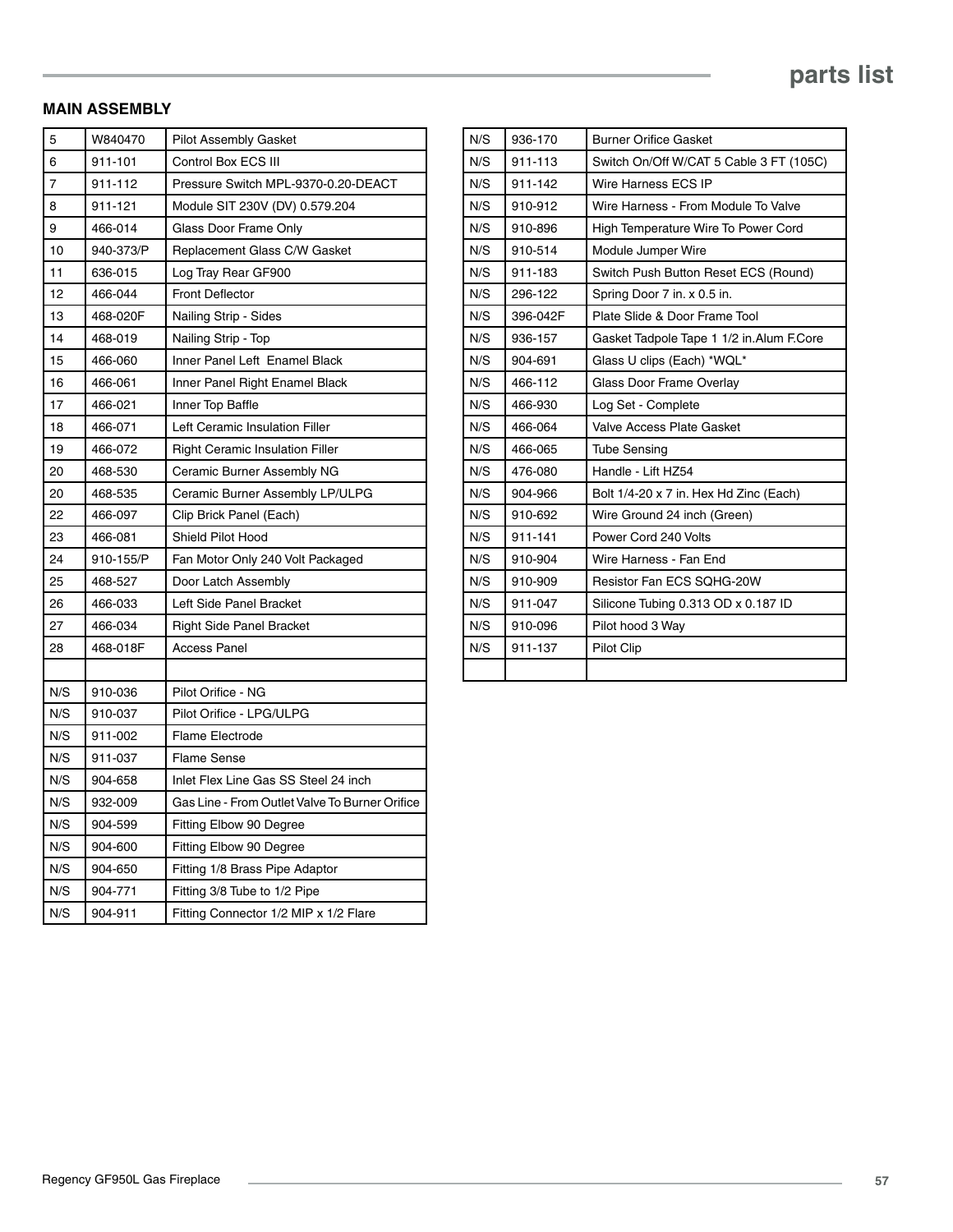## **parts list**

**MAIN ASSEMBLY**